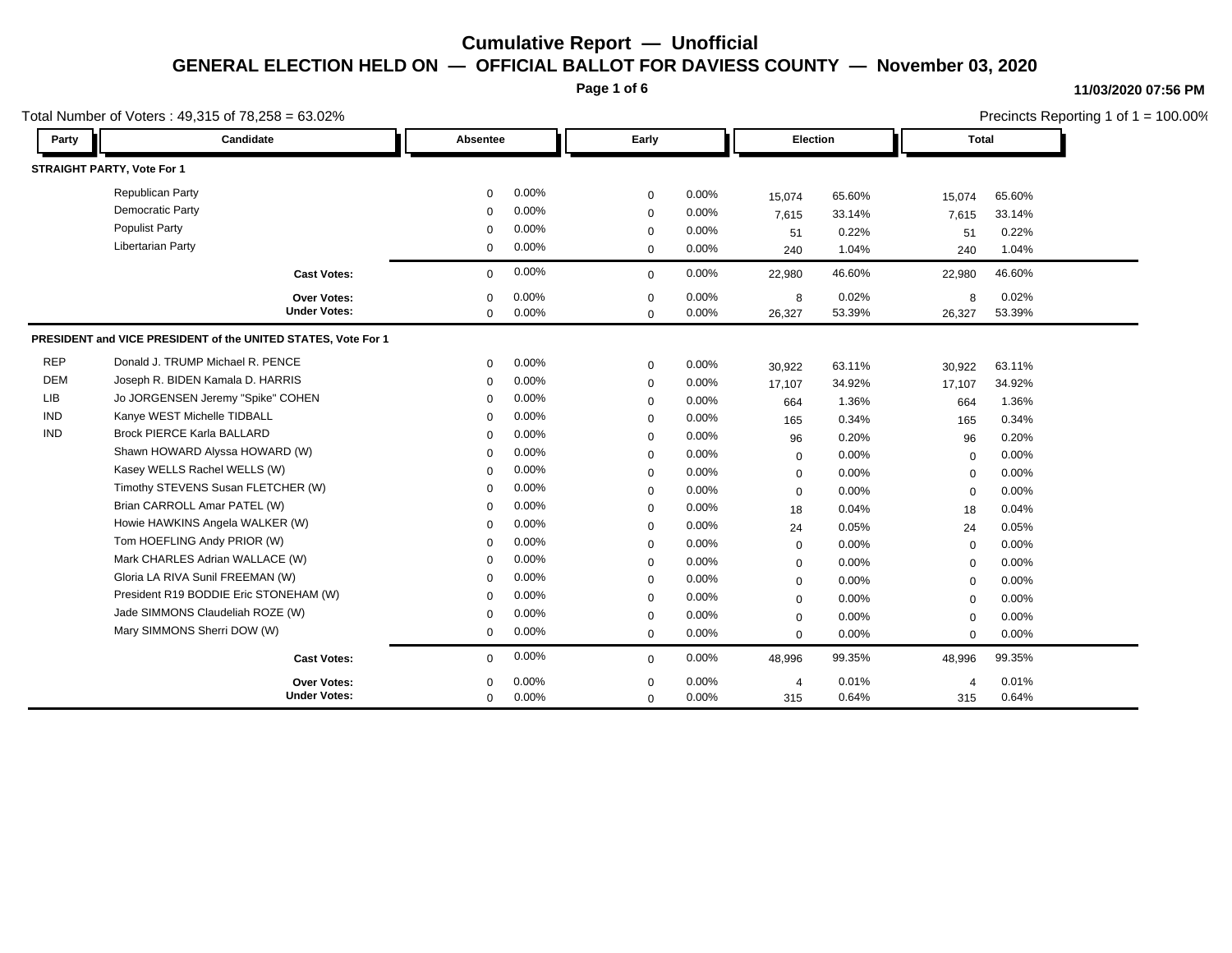**Page 2 of 6**

#### **11/03/2020 07:56 PM**

|             | Total Number of Voters: 49,315 of 78,258 = 63.02%                               |                     |             |          |                  |          |                |          |                | Precincts Reporting 1 of 1 = 100.00% |  |
|-------------|---------------------------------------------------------------------------------|---------------------|-------------|----------|------------------|----------|----------------|----------|----------------|--------------------------------------|--|
| Party       | Candidate                                                                       |                     | Absentee    |          | Early            |          |                | Election |                | Total                                |  |
|             | <b>UNITED STATES SENATOR, Vote For 1</b>                                        |                     |             |          |                  |          |                |          |                |                                      |  |
| <b>REP</b>  | Mitch McCONNELL                                                                 |                     | 0           | $0.00\%$ | $\mathbf 0$      | 0.00%    | 27,986         | 57.11%   | 27,986         | 57.11%                               |  |
| <b>DEM</b>  | Amy McGRATH                                                                     |                     | $\Omega$    | 0.00%    | $\mathbf 0$      | 0.00%    | 18,213         | 37.17%   | 18,213         | 37.17%                               |  |
| ${\sf LIB}$ | <b>Brad BARRON</b>                                                              |                     | 0           | 0.00%    | $\mathbf 0$      | 0.00%    | 2,801          | 5.72%    | 2,801          | 5.72%                                |  |
|             | Randall TEEGARDEN (W)                                                           |                     | $\mathbf 0$ | 0.00%    | $\mathbf 0$      | 0.00%    | $\mathbf 0$    | 0.00%    | $\mathbf 0$    | 0.00%                                |  |
|             | Paul FRANGEDAKIS (W)                                                            |                     | $\mathbf 0$ | 0.00%    | $\mathbf 0$      | 0.00%    | $\mathbf 0$    | 0.00%    | $\mathbf 0$    | 0.00%                                |  |
|             | Daniel COBBLE (W)                                                               |                     | $\mathbf 0$ | 0.00%    | $\mathbf 0$      | 0.00%    | $\mathbf 0$    | 0.00%    | $\mathbf 0$    | 0.00%                                |  |
|             | Harold FITZPATRICK (W)                                                          |                     | $\Omega$    | 0.00%    | $\mathbf 0$      | 0.00%    | $\mathbf 0$    | 0.00%    | $\mathbf 0$    | 0.00%                                |  |
|             | Demetra WYSINGER (W)                                                            |                     | 0           | 0.00%    | $\mathbf 0$      | 0.00%    | $\mathbf 0$    | 0.00%    | $\mathbf 0$    | 0.00%                                |  |
|             |                                                                                 | <b>Cast Votes:</b>  | 0           | 0.00%    | $\mathbf 0$      | 0.00%    | 49,000         | 99.37%   | 49,000         | 99.37%                               |  |
|             |                                                                                 | Over Votes:         | $\mathbf 0$ | 0.00%    | $\mathbf 0$      | 0.00%    | 9              | 0.02%    | $9\,$          | 0.02%                                |  |
|             |                                                                                 | <b>Under Votes:</b> | $\mathbf 0$ | 0.00%    | $\mathbf 0$      | 0.00%    | 303            | 0.61%    | 303            | 0.61%                                |  |
|             | UNITED STATES REPRESENTATIVE in CONGRESS 2nd Congressional District, Vote For 1 |                     |             |          |                  |          |                |          |                |                                      |  |
| <b>REP</b>  | S. Brett GUTHRIE                                                                |                     | $\mathbf 0$ | $0.00\%$ | $\mathbf 0$      | 0.00%    | 32,264         | 66.66%   | 32,264         | 66.66%                               |  |
| <b>DEM</b>  | Hank LINDERMAN                                                                  |                     | 0           | 0.00%    | $\mathbf 0$      | 0.00%    | 14,695         | 30.36%   | 14,695         | 30.36%                               |  |
| POP         | Lewis CARTER                                                                    |                     | $\mathbf 0$ | 0.00%    | $\mathbf 0$      | 0.00%    | 372            | 0.77%    | 372            | 0.77%                                |  |
| <b>LIB</b>  | Robert Lee PERRY                                                                |                     | 0           | 0.00%    | $\mathbf 0$      | 0.00%    | 1,072          | 2.21%    | 1,072          | 2.21%                                |  |
|             | Poet TRIBBLE (W)                                                                |                     | 0           | $0.00\%$ | $\mathbf 0$      | $0.00\%$ | $\mathbf 0$    | 0.00%    | $\mathbf 0$    | 0.00%                                |  |
|             |                                                                                 | <b>Cast Votes:</b>  | $\mathbf 0$ | 0.00%    | $\mathbf 0$      | 0.00%    | 48,403         | 98.16%   | 48,403         | 98.16%                               |  |
|             |                                                                                 | Over Votes:         | 0           | 0.00%    | $\mathbf 0$      | 0.00%    | 14             | 0.03%    | 14             | 0.03%                                |  |
|             |                                                                                 | <b>Under Votes:</b> | $\mathbf 0$ | $0.00\%$ | $\mathbf 0$      | 0.00%    | 895            | 1.81%    | 895            | 1.81%                                |  |
|             | STATE REPRESENTATIVE 7th Representative District, Vote For 1                    |                     |             |          |                  |          |                |          |                |                                      |  |
| <b>REP</b>  | Suzanne MILES                                                                   |                     | 0           | 0.00%    | $\mathbf 0$      | 0.00%    | 10,833         | 100.00%  | 10,833         | 100.00%                              |  |
|             |                                                                                 | <b>Cast Votes:</b>  | 0           | 0.00%    | $\mathbf 0$      | 0.00%    | 10,833         | 81.13%   | 10,833         | 81.13%                               |  |
|             |                                                                                 | <b>Over Votes:</b>  | 0           | 0.00%    | $\boldsymbol{0}$ | 0.00%    | $\overline{2}$ | 0.01%    | $\overline{2}$ | 0.01%                                |  |
|             |                                                                                 | <b>Under Votes:</b> | $\mathbf 0$ | 0.00%    | $\mathbf 0$      | 0.00%    | 2,517          | 18.85%   | 2,517          | 18.85%                               |  |
|             | STATE REPRESENTATIVE 11th Representative District, Vote For 1                   |                     |             |          |                  |          |                |          |                |                                      |  |
| <b>REP</b>  | Jonathan DIXON                                                                  |                     | 0           | 0.00%    | $\boldsymbol{0}$ | 0.00%    | 1,734          | 66.87%   | 1,734          | 66.87%                               |  |
| DEM         | Robert "Rob" WIEDERSTEIN                                                        |                     | 0           | $0.00\%$ | $\mathbf 0$      | 0.00%    | 859            | 33.13%   | 859            | 33.13%                               |  |
|             |                                                                                 | <b>Cast Votes:</b>  | $\mathbf 0$ | $0.00\%$ | $\mathbf 0$      | 0.00%    | 2,593          | 97.12%   | 2,593          | 97.12%                               |  |
|             |                                                                                 | Over Votes:         | 0           | 0.00%    | $\mathbf 0$      | 0.00%    | 0              | 0.00%    | $\mathbf 0$    | 0.00%                                |  |
|             |                                                                                 | <b>Under Votes:</b> | 0           | 0.00%    | $\mathbf 0$      | 0.00%    | 77             | 2.88%    | 77             | 2.88%                                |  |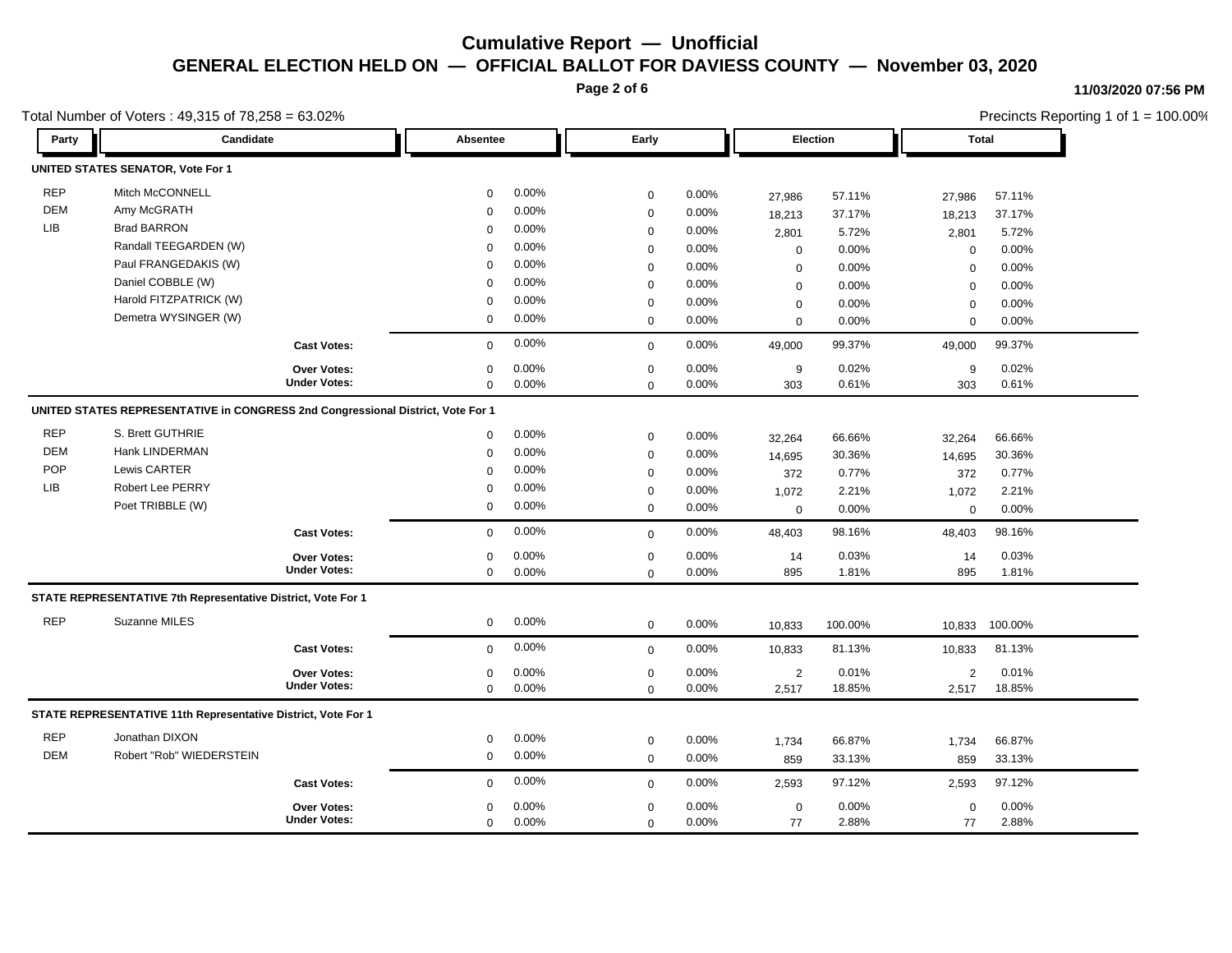**Page 3 of 6**

#### **11/03/2020 07:56 PM**

Total Number of Voters : 49,315 of 78,258 = 63.02% Precincts Reporting 1 of 1 = 100.00% **Party Candidate Absentee Early Election Total STATE REPRESENTATIVE 12th Representative District, Vote For 1** REP Jim GOOCH JR. 0 0.00% 0 0.00% 2,735 74.16% 2,735 74.16% DEM Arthur "Art" McLAUGHLIN 0 0.00% 0 0.00% 953 25.84% 953 25.84% **Cast Votes:** 0 0.00% 0 0.00% 3,688 97.46% 3,688 97.46% 96 2.54% 2.54% 0 0.00% 96 2.54% 0 0.00% **Under Votes: Over Votes:** 0.00% 0.00% 0  $0.00\%$  0.00% 0.00% 0.00% 0.00% 0.00% 0 0.00% 0 0.00% 0 0.00% **STATE REPRESENTATIVE 13th Representative District, Vote For 1** REP D. J. JOHNSON 0 0.00% 0 0.00% 9,434 53.84% 9,434 53.84% DEM Jim GLENN 0 0.00% 0 0.00% 8,087 46.16% 8,087 46.16% **Cast Votes:** 0 0.00% 0 0.00% 17,521 98.45% 17,521 98.45% 267 1.50% 1.50% 8 0.04% 267 0.00% 8 0.00% **Under Votes: Over Votes:** 0.00% 0  $0.00\%$  0.00% 8 0.04% 8 0.04% 0 0.00% 0 0.00% 0 0.00% **STATE REPRESENTATIVE 14th Representative District, Vote For 1** REP Scott LEWIS 0 0.00% 0 0.00% 9,478 100.00% 9,478 100.00% **Cast Votes:** 0 0.00% 0 0.00% 9,478 80.94% 9,478 80.94% 2,232 19.06% 19.06% 0 0.00% 2,232 0.00% 0 0.00% **Under Votes: Over Votes:** 0.00% 0  $0.00\%$  0.00% 0.00% 0.00% 0.00% 0.00% 0 0.00% 0 0.00% 0 0.00% **DISTRICT JUDGE 6th Judicial District 1st Division (Unexpired Term), Vote For 1** J. Nick PAYNE 0 0.00% 0 0.00% 19,778 48.85% 19,778 48.85% Misty L. MILLER 0 0.00% 0 0.00% 20,710 51.15% 20,710 51.15% **Cast Votes:** 0 0.00% 0 0.00% 40,488 82.11% 40,488 82.11% 8,816 17.88% 17.88% 8 0.02% 8,816 0.00% 8 0.00% **Under Votes: Over Votes:** 0.00% 0  $0.00\%$  0.00% 8 0.02% 8 0.02% 8 0.02% 0 0.00%  $0\qquad 0.00\%$ 0 0.00% **MEMBER BOARD of EDUCATION 3rd Educational District, Vote For 1** Dianne Burns MACKEY 0 0.00% 0 0.00% 3,063 45.52% 3,063 45.52% Todd ANDERSON 0 0.00% 0 0.00% 3,666 54.48% 3,666 54.48% **Cast Votes:** 0 0.00% 0 0.00% 6,729 81.91% 6,729 81.91% 1,485 18.08% 18.08% 1 0.01% 1,485 0.00% 1 0.00% **Under Votes: Over Votes:** 0.00%  $0.00\%$  0.00% 1 0.01% 1 0.01% 1 0.01% 0 0.00% 0 0.00%  $0\qquad 0.00\%$ 0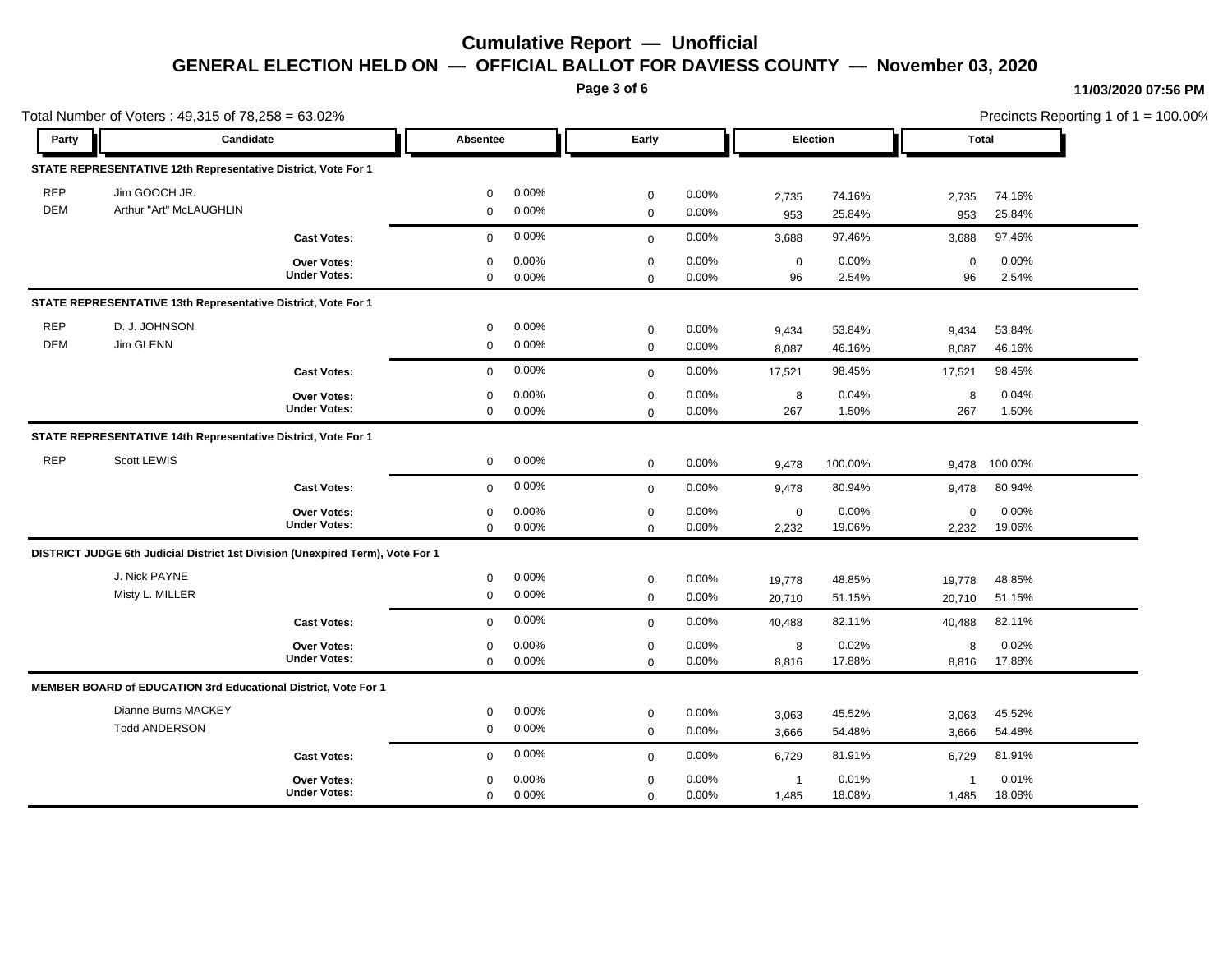**Page 4 of 6**

#### **11/03/2020 07:56 PM**

| Total Number of Voters: 49,315 of 78,258 = 63.02% |                                                                             | Absentee    |          |             |          |                 | Precincts Reporting 1 of 1 = 100.00% |             |         |  |
|---------------------------------------------------|-----------------------------------------------------------------------------|-------------|----------|-------------|----------|-----------------|--------------------------------------|-------------|---------|--|
| Party                                             | Candidate                                                                   |             |          | Early       |          | <b>Election</b> |                                      |             | Total   |  |
|                                                   | MEMBER BOARD of EDUCATION 4th Educational District, Vote For 1              |             |          |             |          |                 |                                      |             |         |  |
| Frank G. RINEY III.                               |                                                                             | $\mathbf 0$ | 0.00%    | $\mathbf 0$ | 0.00%    | 4,201           | 69.67%                               | 4,201       | 69.67%  |  |
| Sharon CASTLE                                     |                                                                             | $\mathbf 0$ | 0.00%    | $\mathbf 0$ | 0.00%    | 1,829           | 30.33%                               | 1,829       | 30.33%  |  |
|                                                   | <b>Cast Votes:</b>                                                          | 0           | 0.00%    | $\mathbf 0$ | 0.00%    | 6,030           | 82.82%                               | 6,030       | 82.82%  |  |
|                                                   | Over Votes:                                                                 | $\mathbf 0$ | 0.00%    | $\mathbf 0$ | 0.00%    | $\mathbf 0$     | 0.00%                                | $\mathbf 0$ | 0.00%   |  |
|                                                   | <b>Under Votes:</b>                                                         | $\mathbf 0$ | $0.00\%$ | $\Omega$    | 0.00%    | 1,251           | 17.18%                               | 1,251       | 17.18%  |  |
|                                                   | MEMBER BOARD of EDUCATION 5th Educational District, Vote For 1              |             |          |             |          |                 |                                      |             |         |  |
| Dale STEWART                                      |                                                                             | 0           | 0.00%    | $\mathbf 0$ | 0.00%    | 4,447           | 100.00%                              | 4,447       | 100.00% |  |
|                                                   | <b>Cast Votes:</b>                                                          | $\mathbf 0$ | 0.00%    | $\mathbf 0$ | 0.00%    | 4,447           | 68.76%                               | 4,447       | 68.76%  |  |
|                                                   | Over Votes:                                                                 | $\Omega$    | 0.00%    | $\mathbf 0$ | 0.00%    | $\mathbf 0$     | 0.00%                                | $\Omega$    | 0.00%   |  |
|                                                   | <b>Under Votes:</b>                                                         | $\mathbf 0$ | 0.00%    | $\mathbf 0$ | 0.00%    | 2,020           | 31.24%                               | 2,020       | 31.24%  |  |
|                                                   | MEMBER BOARD of EDUCATION Owensboro Independent School District, Vote For 3 |             |          |             |          |                 |                                      |             |         |  |
| Jeremy EDGE                                       |                                                                             | 0           | 0.00%    | $\mathbf 0$ | 0.00%    | 6,426           | 29.22%                               | 6,426       | 29.22%  |  |
| Leigh Rhoads DOYAL                                |                                                                             | $\mathbf 0$ | 0.00%    | $\mathbf 0$ | 0.00%    | 5,192           | 23.61%                               | 5,192       | 23.61%  |  |
| Melissa DECKER                                    |                                                                             | $\Omega$    | 0.00%    | $\mathbf 0$ | 0.00%    | 6,424           | 29.21%                               | 6,424       | 29.21%  |  |
| Mallory LEUCHT                                    |                                                                             | $\mathbf 0$ | $0.00\%$ | $\mathbf 0$ | $0.00\%$ | 3,949           | 17.96%                               | 3,949       | 17.96%  |  |
|                                                   | <b>Cast Votes:</b>                                                          | $\mathbf 0$ | 0.00%    | $\Omega$    | 0.00%    | 21,991          | 61.87%                               | 21,991      | 61.87%  |  |
|                                                   | Over Votes:                                                                 | $\mathbf 0$ | 0.00%    | $\mathbf 0$ | 0.00%    | 5               | 0.04%                                | 5           | 0.04%   |  |
|                                                   | <b>Under Votes:</b>                                                         | $\mathbf 0$ | 0.00%    | $\Omega$    | $0.00\%$ | 13,538          | 38.09%                               | 13,538      | 38.09%  |  |
| MAYOR City of Owensboro, Vote For 1               |                                                                             |             |          |             |          |                 |                                      |             |         |  |
| Larry CONDER                                      |                                                                             | $\mathbf 0$ | 0.00%    | $\mathbf 0$ | 0.00%    | 6,931           | 29.06%                               | 6,931       | 29.06%  |  |
| Pamela L. SMITH-WRIGHT                            |                                                                             | $\mathbf 0$ | 0.00%    | $\mathbf 0$ | 0.00%    | 5,061           | 21.22%                               | 5,061       | 21.22%  |  |
| Tom WATSON                                        |                                                                             | $\mathbf 0$ | 0.00%    | $\mathbf 0$ | $0.00\%$ | 9,684           | 40.60%                               | 9,684       | 40.60%  |  |
| Dracin WILLIAMS                                   |                                                                             | 0           | 0.00%    | $\mathbf 0$ | 0.00%    | 2.178           | 9.13%                                | 2,178       | 9.13%   |  |
|                                                   | <b>Cast Votes:</b>                                                          | $\mathbf 0$ | $0.00\%$ | $\mathbf 0$ | 0.00%    | 23,854          | 91.71%                               | 23,854      | 91.71%  |  |
|                                                   | <b>Over Votes:</b>                                                          | $\Omega$    | 0.00%    | 0           | 0.00%    | 13              | 0.05%                                | 13          | 0.05%   |  |
|                                                   | <b>Under Votes:</b>                                                         | $\mathbf 0$ | 0.00%    | $\mathbf 0$ | 0.00%    | 2,142           | 8.24%                                | 2,142       | 8.24%   |  |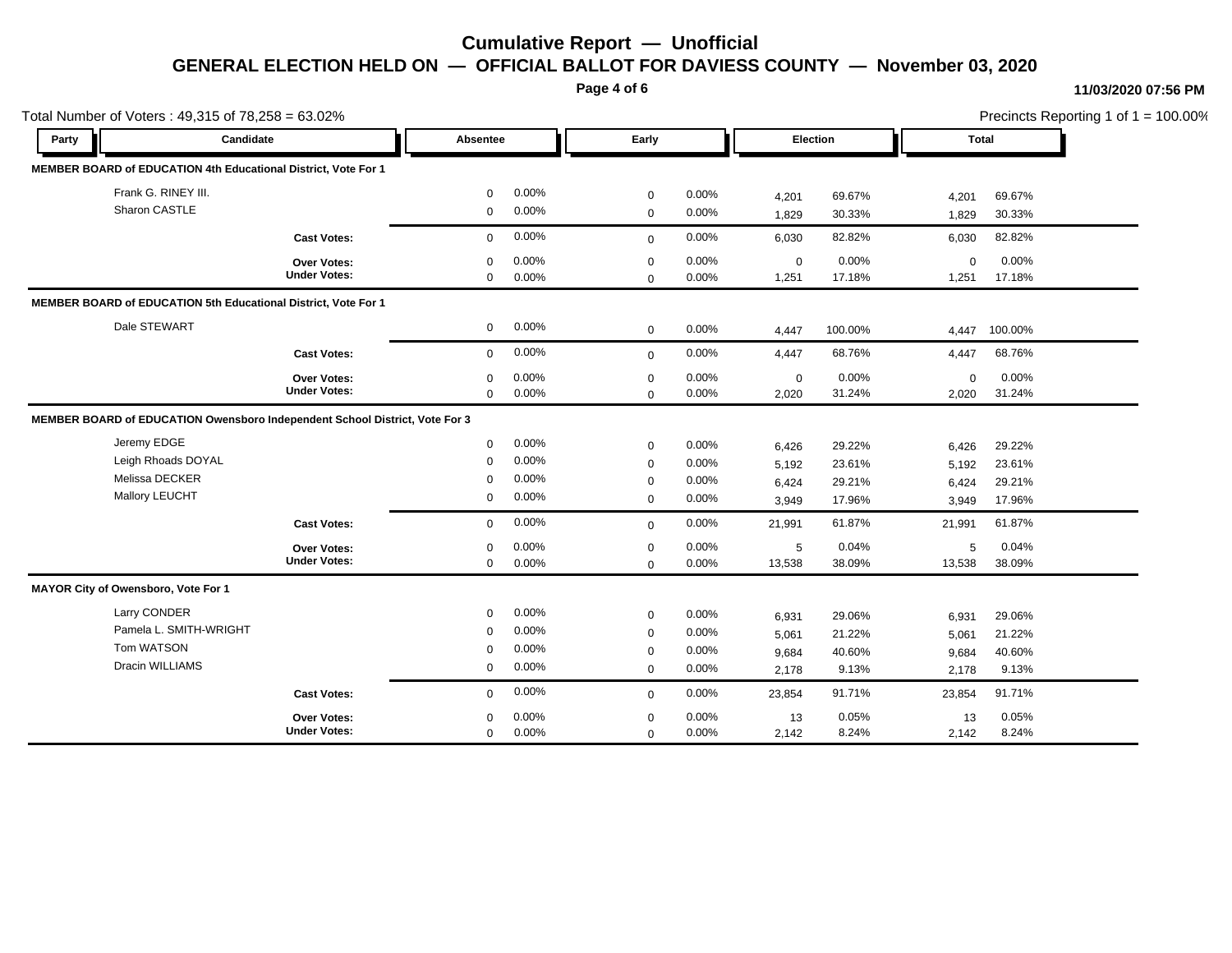**Page 5 of 6**

#### **11/03/2020 07:56 PM**

|       | Total Number of Voters: 49,315 of 78,258 = 63.02%  |                     |             |          |             |       |                 |        | Precincts Reporting 1 of 1 = 100.00% |        |  |
|-------|----------------------------------------------------|---------------------|-------------|----------|-------------|-------|-----------------|--------|--------------------------------------|--------|--|
| Party | Candidate                                          |                     | Absentee    |          | Early       |       | <b>Election</b> |        | Total                                |        |  |
|       | CITY COMMISSIONERS City of Owensboro, Vote For 4   |                     |             |          |             |       |                 |        |                                      |        |  |
|       | Mark CASTLEN                                       |                     | $\mathbf 0$ | 0.00%    | $\mathbf 0$ | 0.00% | 8,024           | 10.53% | 8,024                                | 10.53% |  |
|       | Larry MAGLINGER                                    |                     | $\mathbf 0$ | 0.00%    | $\mathbf 0$ | 0.00% | 8,120           | 10.65% | 8,120                                | 10.65% |  |
|       | Gordon "Gordy" WILCHER                             |                     | 0           | 0.00%    | $\mathbf 0$ | 0.00% | 5,721           | 7.51%  | 5,721                                | 7.51%  |  |
|       | Deirdre A. CARBON                                  |                     | $\Omega$    | 0.00%    | $\mathbf 0$ | 0.00% | 3,262           | 4.28%  | 3,262                                | 4.28%  |  |
|       | Dale TAYLOR                                        |                     | $\Omega$    | 0.00%    | $\mathbf 0$ | 0.00% | 5,406           | 7.09%  | 5,406                                | 7.09%  |  |
|       | Joseph MARTIN                                      |                     | $\Omega$    | 0.00%    | $\Omega$    | 0.00% | 1,078           | 1.41%  | 1,078                                | 1.41%  |  |
|       | <b>Jeff SANFORD</b>                                |                     | $\Omega$    | 0.00%    | $\mathbf 0$ | 0.00% | 7,001           | 9.18%  | 7,001                                | 9.18%  |  |
|       | Jared Michael REVLETT                              |                     | $\Omega$    | 0.00%    | $\mathbf 0$ | 0.00% | 3,881           | 5.09%  | 3,881                                | 5.09%  |  |
|       | Walter L. LEE                                      |                     | $\Omega$    | 0.00%    | $\mathbf 0$ | 0.00% | 4,450           | 5.84%  | 4,450                                | 5.84%  |  |
|       | Michael A. WALKER                                  |                     | $\Omega$    | 0.00%    | $\Omega$    | 0.00% | 3,752           | 4.92%  | 3,752                                | 4.92%  |  |
|       | Jay VELOTTA                                        |                     | $\Omega$    | $0.00\%$ | $\Omega$    | 0.00% | 5,957           | 7.82%  | 5,957                                | 7.82%  |  |
|       | Debbie FILLMAN                                     |                     | $\Omega$    | 0.00%    | $\mathbf 0$ | 0.00% | 5,788           | 7.59%  | 5,788                                | 7.59%  |  |
|       | Deanna J. ENDICOTT-SMITH                           |                     | $\Omega$    | 0.00%    | $\mathbf 0$ | 0.00% | 2,870           | 3.77%  | 2,870                                | 3.77%  |  |
|       | <b>Bill MOSS</b>                                   |                     | $\Omega$    | 0.00%    | $\mathbf 0$ | 0.00% | 1,875           | 2.46%  | 1,875                                | 2.46%  |  |
|       | Andy GAMBLIN                                       |                     | $\Omega$    | 0.00%    | $\mathbf 0$ | 0.00% | 1,023           | 1.34%  | 1,023                                | 1.34%  |  |
|       | <b>Bob GLENN</b>                                   |                     | 0           | 0.00%    | $\mathbf 0$ | 0.00% | 8,017           | 10.52% | 8,017                                | 10.52% |  |
|       |                                                    | <b>Cast Votes:</b>  | $\mathbf 0$ | 0.00%    | $\mathbf 0$ | 0.00% | 76,225          | 73.27% | 76,225                               | 73.27% |  |
|       |                                                    | <b>Over Votes:</b>  | 0           | 0.00%    | $\mathbf 0$ | 0.00% | 29              | 0.11%  | 29                                   | 0.11%  |  |
|       |                                                    | <b>Under Votes:</b> | 0           | 0.00%    | $\mathbf 0$ | 0.00% | 27,695          | 26.62% | 27,695                               | 26.62% |  |
|       | CITY COMMISSIONERS City of Whitesville, Vote For 4 |                     |             |          |             |       |                 |        |                                      |        |  |
|       | Pam MORRIS                                         |                     | $\mathbf 0$ | 0.00%    | 0           | 0.00% | 158             | 21.76% | 158                                  | 21.76% |  |
|       | Shawn Trevor CRABTREE                              |                     | $\Omega$    | 0.00%    | $\mathbf 0$ | 0.00% | 120             | 16.53% | 120                                  | 16.53% |  |
|       | Joseph "Buddy" MATTINGLY                           |                     | $\Omega$    | 0.00%    | $\mathbf 0$ | 0.00% | 151             | 20.80% | 151                                  | 20.80% |  |
|       | Robert D. "Bob" ABELL                              |                     | $\Omega$    | 0.00%    | $\mathbf 0$ | 0.00% | 142             | 19.56% | 142                                  | 19.56% |  |
|       | Joseph "Joey" BEATTY                               |                     | 0           | 0.00%    | $\mathbf 0$ | 0.00% | 155             | 21.35% | 155                                  | 21.35% |  |
|       |                                                    | <b>Cast Votes:</b>  | $\mathbf 0$ | 0.00%    | $\mathbf 0$ | 0.00% | 726             | 62.80% | 726                                  | 62.80% |  |
|       |                                                    | <b>Over Votes:</b>  | 0           | 0.00%    | $\mathbf 0$ | 0.00% | $\mathsf 0$     | 0.00%  | $\mathbf 0$                          | 0.00%  |  |
|       |                                                    | <b>Under Votes:</b> | $\mathbf 0$ | 0.00%    | $\mathbf 0$ | 0.00% | 430             | 37.20% | 430                                  | 37.20% |  |
|       | <b>CONSTITUTIONAL AMENDMENT 1, Vote For 1</b>      |                     |             |          |             |       |                 |        |                                      |        |  |
|       | <b>YES</b>                                         |                     | 0           | 0.00%    | $\mathbf 0$ | 0.00% | 28,454          | 66.18% | 28,454                               | 66.18% |  |
|       | <b>NO</b>                                          |                     | $\mathbf 0$ | 0.00%    | $\mathbf 0$ | 0.00% | 14,544          | 33.82% | 14,544                               | 33.82% |  |
|       |                                                    | <b>Cast Votes:</b>  | 0           | 0.00%    | $\mathbf 0$ | 0.00% | 42,998          | 87.20% | 42,998                               | 87.20% |  |
|       |                                                    | <b>Over Votes:</b>  | $\mathbf 0$ | 0.00%    | $\mathbf 0$ | 0.00% | 14              | 0.03%  | 14                                   | 0.03%  |  |
|       |                                                    | <b>Under Votes:</b> | $\mathbf 0$ | 0.00%    | $\Omega$    | 0.00% | 6,300           | 12.78% | 6,300                                | 12.78% |  |